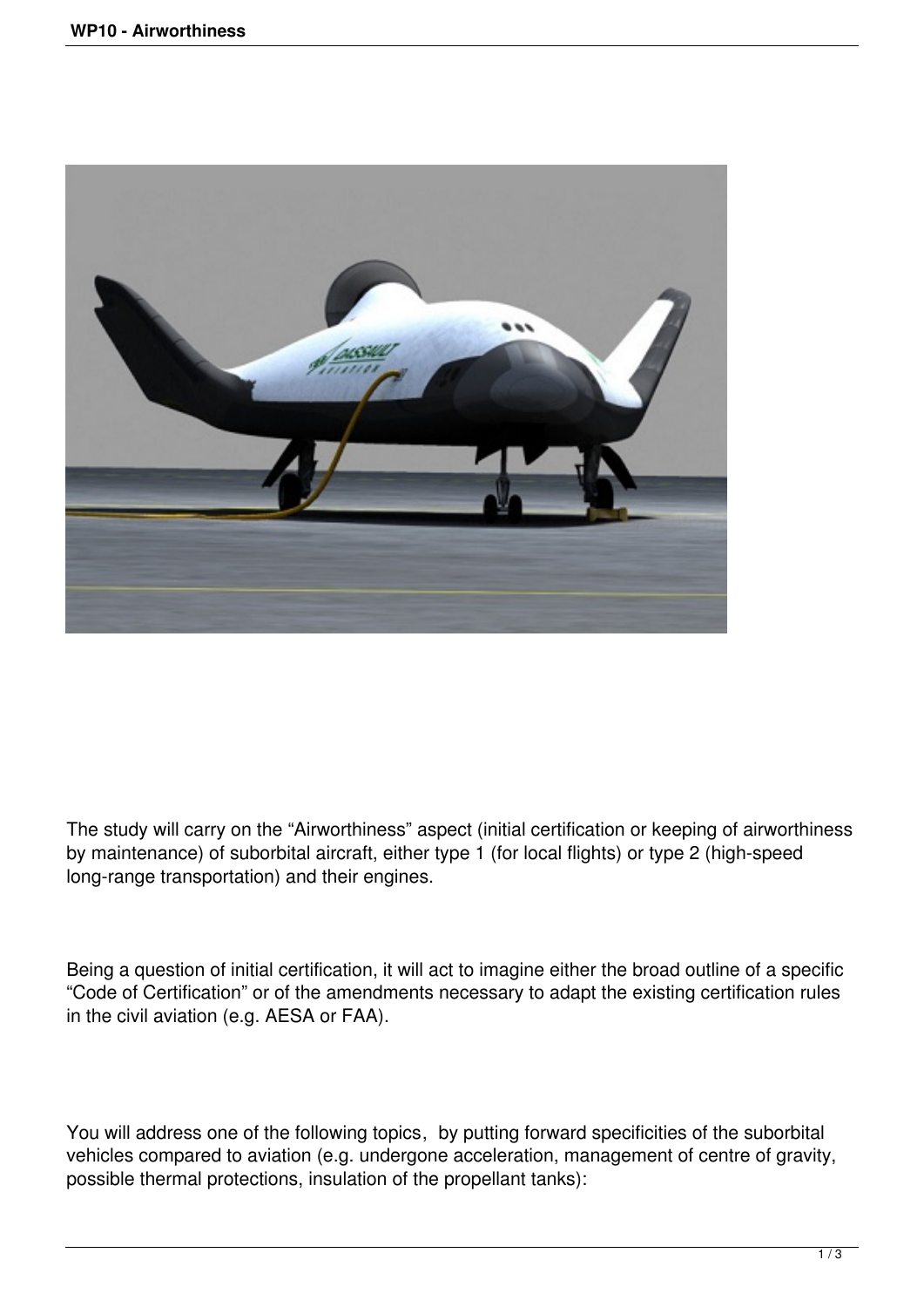To imagine the broad outline of a specific "Code of certification" dedicated to the suborbital type 1 or type 2 vehicles, taking certain current rules (e.g. AESA CS-23 "Normal, Utility, Aerobatic and Commuter Aeroplanes", AESA CS-25 "Large Aeroplanes") as a starting point. Operations are also taking into account. In a second step, imagine outlines of a specific "Product Certification Code" dedicated to suborbital vehicles, then focus on a Part you choose. Consider the corresponding rules for keeping airworthiness through maintenance operations.

## **Or**

2.

To propose certification rules for the "rocket engine" (if necessary by taking as a starting point AESA CS-E "Engines" rules). Consider the corresponding rules for keeping airworthiness through maintenance operations.



General characteristics of reference vehicles: Upload PDF